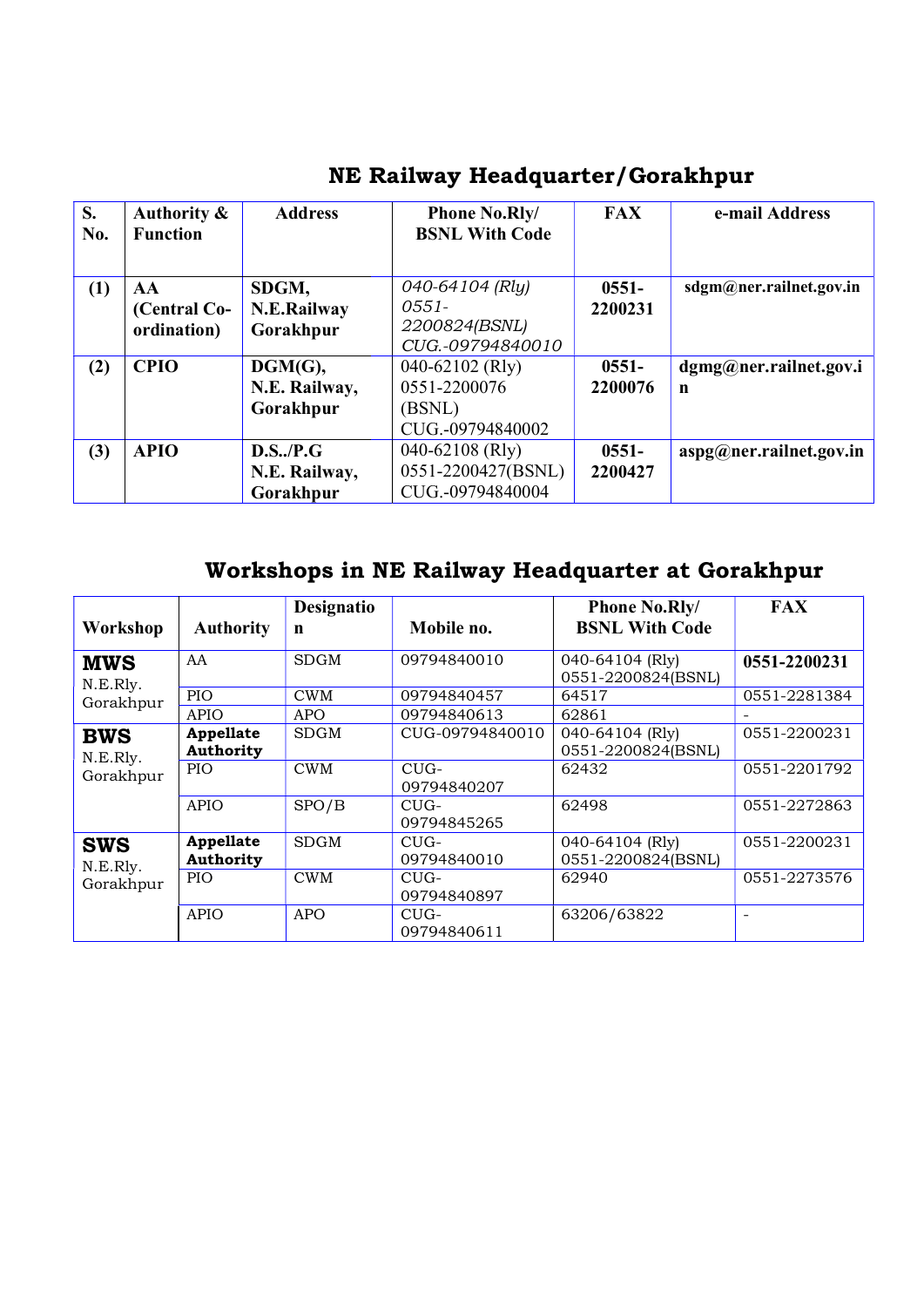#### Department/Unit-wise List of PIOs & APIOs/ Gorakhpur

|                | Deptt.                              | PIO/<br><b>APIOs</b>                 |                 | Designation           |         | CUG No.     | Rail-<br>-way<br><b>Office</b> | <b>BSNL</b><br><b>Office</b> |
|----------------|-------------------------------------|--------------------------------------|-----------------|-----------------------|---------|-------------|--------------------------------|------------------------------|
| $\mathbf{1}$   | Vigilance                           | PIO                                  |                 | Dy.CVO/Account.       |         | 09794840027 | 62134                          | 2201023                      |
|                |                                     | <b>APIO</b>                          | Sr.CVO/M        |                       |         | 09794840030 | 62140                          |                              |
| $\overline{2}$ | Public                              | PIO                                  | <b>CPRO</b>     |                       |         | 09794840055 | 62160                          | 2201290                      |
|                | <b>Relations</b>                    | <b>APIO</b>                          | <b>PRO</b>      |                       |         | 09794840056 | 62158                          | 2201634                      |
| 3              | <b>General Admn</b>                 | <b>APIO</b>                          |                 | Dy. Secy/Confd.       |         | 09794840003 | 62104                          |                              |
| 4              | Law                                 | PIO                                  | office          | Law Officer/G.M       |         | 09794840068 | 62170                          | 2204058                      |
| $\overline{5}$ | Personnel                           | PIO                                  | CPO/Ad.         |                       |         | 09794840601 | 64802                          | 2200498                      |
|                |                                     | <b>APIO</b>                          |                 | A PO/H.Q.             |         | 09794840612 | 62812                          |                              |
| 6              | Commercial.<br>PIO<br><b>CCM/FM</b> |                                      | 09794840951     | 64302                 | 2200516 |             |                                |                              |
|                |                                     | <b>APIO</b>                          | P.O             |                       |         | 09794840956 | 62309                          |                              |
| $\overline{7}$ | <b>Medical</b>                      | <b>PIO</b>                           |                 | Dy Chief Medical      |         | 09794840501 | 62602                          | 2204123                      |
|                |                                     |                                      | <b>Director</b> |                       |         |             |                                |                              |
|                |                                     | <b>APIO</b>                          | <b>Officer</b>  | <b>Asstt.Pharmacy</b> |         | 09794840504 | 63623                          |                              |
| 8              | <b>Electrical</b>                   | <b>PIO</b>                           | CEE/HQ          |                       |         | 09794840301 | 63302                          | 2203178                      |
|                |                                     | <b>APIO</b>                          |                 | Dy. CEE/H.Q.          |         | 09794840303 | 63310                          | 2200478                      |
| 9              | <b>Accounts</b>                     | PIO                                  |                 | FA&CAO/FG             |         | 09794840101 | 64202                          | 2200429                      |
|                |                                     | <b>APIO</b>                          |                 | Dy. FA&CAO/G          |         | 09794840103 | 62201                          | 2201312                      |
| 10             | <b>Stores</b>                       | PIO                                  | CMM/G           |                       |         | 09794840751 | 62000                          | 2202268                      |
|                |                                     | <b>APIO</b>                          |                 | Dy CMM/G              |         | 09794840753 | 62008                          | 2201242                      |
| 11             | Engineering.                        | PIO                                  | C.G.E.          |                       |         | 09794840204 | 64403                          | 2200598                      |
|                |                                     | <b>APIO</b>                          |                 | Dy. CE/P&D            |         | 09794840211 | 62414                          | 2204005                      |
| 12             | Operating.                          | PIO                                  | <b>CPTM</b>     |                       |         | 09794840902 | 64704                          | 2200441                      |
|                |                                     | <b>APIO</b>                          |                 | Dy.COM/Planning       |         | 09794844923 | 62700                          |                              |
|                | <b>Mechanical</b>                   | <b>PIO</b>                           | CME/PI          |                       |         | 09794840404 | 64504                          | 2201480                      |
| 13             |                                     | <b>APIO</b>                          |                 | <b>Secy to CME</b>    |         | 09794840408 | 62504                          |                              |
|                | <b>Security</b>                     | PIO                                  | <b>CSC/RPF</b>  |                       |         | 09794840701 | 62392                          | 2202450                      |
| 14             |                                     | <b>APIO</b>                          |                 | <b>Staff Officer</b>  |         | 09794840703 | 64108                          | 2202260                      |
|                | Signal                              | PIO                                  |                 | <b>CSTE/Work</b>      |         | 09794840801 | 62902                          | 2201400                      |
| 15             |                                     | <b>APIO</b>                          |                 | Dy CSTE/Pl            |         | 09794840806 | 64922                          | 2204534                      |
|                | CAO/Con                             | PIO                                  |                 | CE/Con/West           |         | 09794844256 | 64417                          | 2283262                      |
| 16             |                                     | <b>APIO</b>                          |                 | Dy CE/Con/Pl.         |         | 09794844269 | 64410                          | 2282573                      |
|                | <b>Safety</b>                       | PIO                                  |                 | Dy CSO/Engg.          |         | 09794845266 | 63480                          | 2200835                      |
| 17             |                                     | <b>APIO</b>                          |                 | <b>ATM/Safety</b>     |         | 09794840914 | 62706                          |                              |
|                | <b>Store Depot</b>                  | PIO                                  |                 | Dy CMM/Depot          |         | 09794840755 | 62050                          | 2283558                      |
| 18             |                                     | <b>APIO</b>                          |                 | APO/Depot             |         | 09794840607 | 62866                          |                              |
|                | <b>Printig Press</b>                | PIO                                  | Sr. MPS         |                       |         | 09794840764 | 62081                          | 2201495                      |
| 19             |                                     | <b>APIO</b>                          |                 | APO/ Press            |         | 09794840607 | 62868                          |                              |
|                | DY.CE/GKP                           | PIO                                  |                 | Dy.CE/GKP Area        |         | 09794840210 | 62466                          |                              |
| 20             | Area                                | <b>APIO</b>                          |                 | <b>ATEN/North</b>     |         | 09794840224 | 62468                          |                              |
| 21             | <b>RRB/GKP</b>                      | <b>Appellate</b><br><b>Authority</b> |                 | <b>CRRB</b>           |         | 09794840656 | 64804                          | 2201209                      |
|                |                                     | PIO                                  |                 | Asstt. Secy.          |         | 09794840620 | 63803                          |                              |
|                |                                     | <b>APIO</b>                          | <b>OS</b>       |                       |         | 09794840657 | 63805                          | $\overline{\phantom{0}}$     |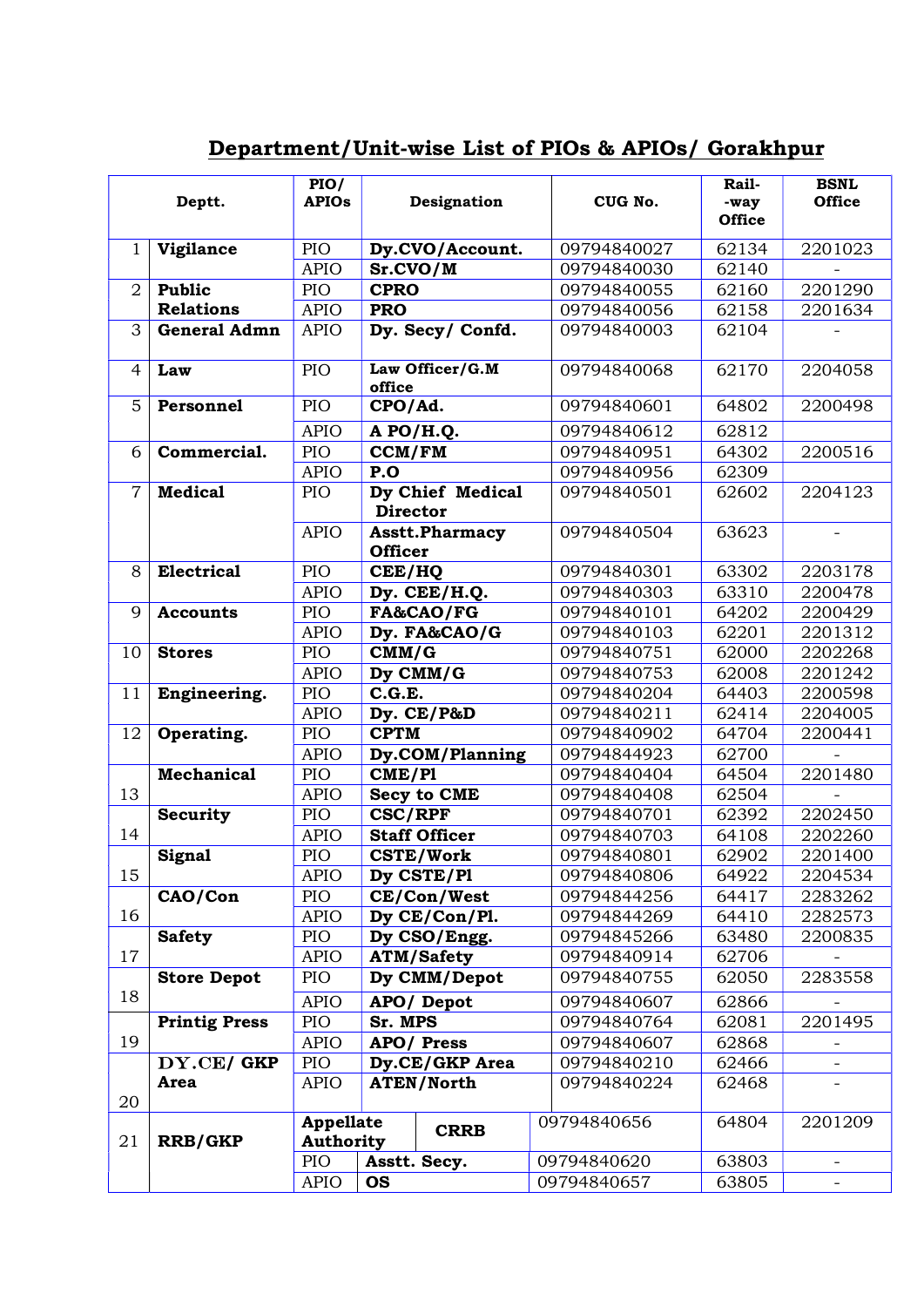#### LJN Divisions

| S.<br>No         | <b>Authority</b> | <b>Address</b>                        | <b>Phone No.Rly/ BSNL</b><br><b>With Code</b>                  | <b>FAX</b>          | e-mail Address                |
|------------------|------------------|---------------------------------------|----------------------------------------------------------------|---------------------|-------------------------------|
| $\left(1\right)$ | AA               | ADRM,<br>N.E.Railway,<br>Lucknow      | $042 - 31101$ (Rly)<br>0552-2233114 (BSNL)<br>CUG.-09794842001 | $0522 -$<br>2233114 | adrmin@ner. rainlet.gov.in.   |
| (2)              | <b>PIO</b>       | Sr.E.D.P.M<br>N.E. Railway<br>Lucknow | 042-31250 (Rly)<br>0522-2233091 (BSNL)<br>CUG.-09794842010     | 0522-<br>2233091    | $sredpm@ner.$ railnet.gov.in. |
| (3)              | <b>APIO</b>      | $APO-1II$<br>N.E.Railway,<br>Lucknow  | 042-31804 (Rly.)<br>0522-2233137 (BSNL)<br>CUG.-09794842604    |                     |                               |

## **IZN Divisions**

| S.<br>No | <b>Authority</b> | <b>Address</b>                            | <b>Phone No.Rly/ BSNL</b><br><b>With Code</b>             | <b>FAX</b>          | e-mail Address             |
|----------|------------------|-------------------------------------------|-----------------------------------------------------------|---------------------|----------------------------|
| (1)      | AA               | ADRM,<br>N.E.<br>Railway,<br>Izatnagar    | 041-22102 (Rly)<br>0581-2547217 (P&T)<br>CUG.-09760541001 | $0581 -$<br>2547217 | adrmizn@ner.railnet.gov.in |
| (2)      | PIO              | Sr. DMM<br>N.E.<br>Railway,<br>Izatnagar  | 041-22110(Rly)<br>0581-2547137(BSNL)<br>CUG.-09760541002  | 0581<br>2547327)    | srdmm@ner.railnet.gov.in   |
| (3)      | <b>APIO</b>      | $APO -I$<br>N.E.<br>Railway,<br>Izatnagar | $041 - 22804 - (Rly)$<br>CUG.-09760541602                 |                     |                            |

# **BSB Divisions**

| S.<br>No | <b>Authority</b> | <b>Address</b>                          | <b>Phone No.Rly/ BSNL</b><br><b>With Code</b>               | <b>FAX</b>       | e-mail Address              |
|----------|------------------|-----------------------------------------|-------------------------------------------------------------|------------------|-----------------------------|
| (1)      | AA               | ADRM,<br>N.E. Railway,<br>Varanasi      | 043-50001 (Rly)<br>0542-2224802(BSNL)<br>Mob.-09794843001   | 0542-<br>2226775 | adrmbsb@ner. railnet.gov.in |
| (2)      | <b>PIO</b>       | Sr.E.D.P.M<br>N.E. Railway,<br>Varanasi | 043-23257/23256<br>(Rly)<br>BSNL-2616345<br>Mob.-9794833008 |                  | edpm@nrlucknow.com          |
| (3)      | <b>APIO</b>      | APO-II<br>N.E. Railway,<br>Varanasi     | 043-50806 (Rly)<br>Mob.-09794843601                         |                  |                             |